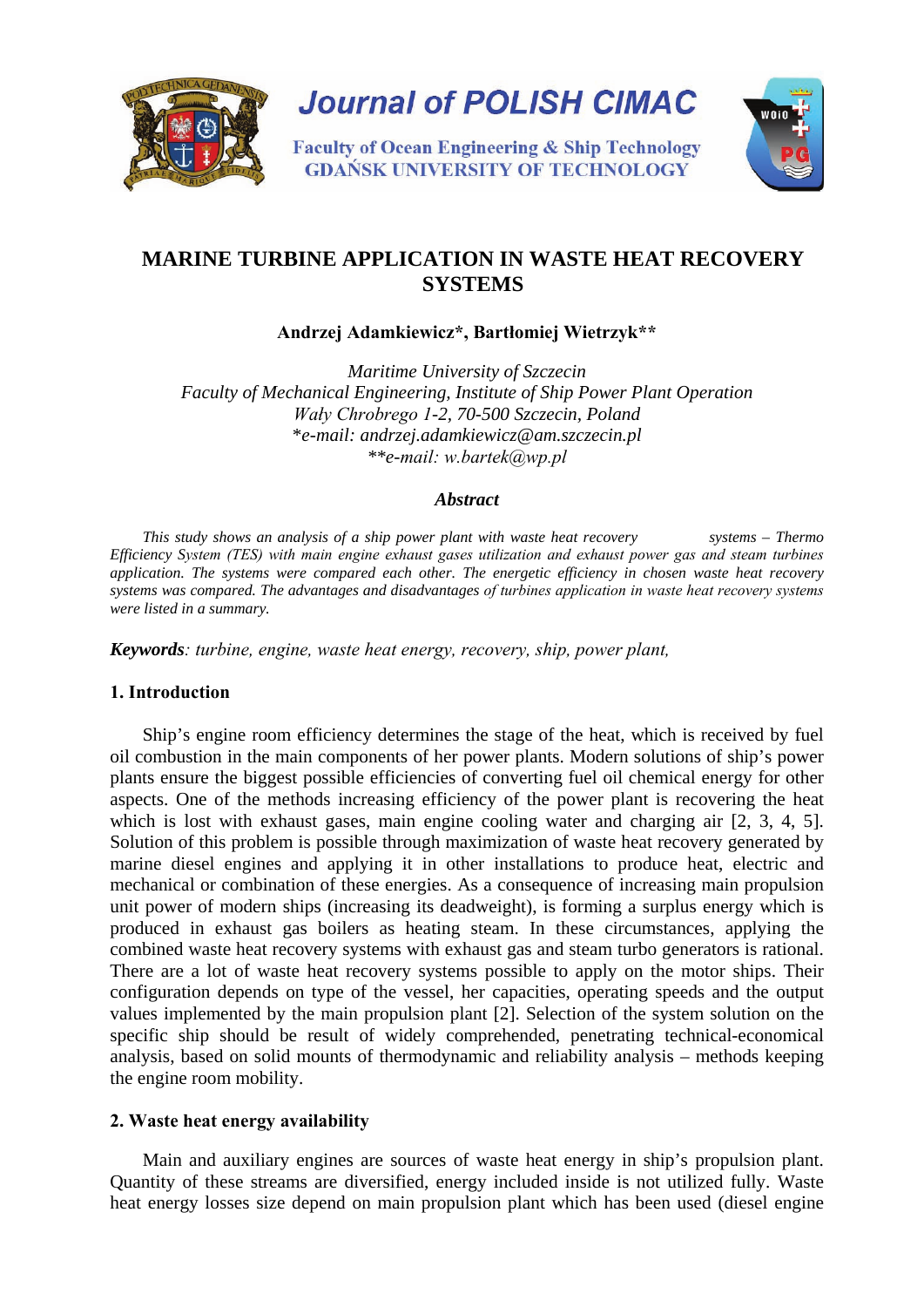or/and gas turbine). Low speed diesel engines have the highest thermal efficiency which is formed in range between 45÷55% (for comparison the turbine engines have lower thermal efficiency even 20%) [3, 4, 7]. Waste heat energy include heat losses of an exhaust gases, scavenging air and cooling water streams.

 Increasing ship's energetic power plant efficiency is lashed with taking off assist of huge, available waste heat energy streams coming from main components of the system. On the pictures no. 1, 2 there are adequately heat balance diagrams of marine low speed diesel engines without and with recovery of energy, 12RT-flex96C type [9] and 12K98ME/MC type [8] on Fig. 3 and 4. Both of the engines evolve the 68640 kW output power which is realized with 94 rev/min.



*Fig.1 Heat balance diagram of marine low speed diesel engine 12RT-flex96C type [9]*

 In WARTSILA solution, both waste heat recovery system uses exhaust gas stream generated by main propulsion plant and scavenging air and cooling water streams. The biggest, possible waste heat recovery stream is carried by exhaust gases leaving the main engine. The lesser are: scavenge air, cooling water and lubricating oil streams. Systems offered by MAN B&W utilize only the exhaust gas stream. Overall efficiency of these engines without recovery is equal in total 49,3%.



*Fig. 2 Heat balance diagram of marine low speed diesel engine 12RT-flex96C type cooperating with waste heat recovery system [9]*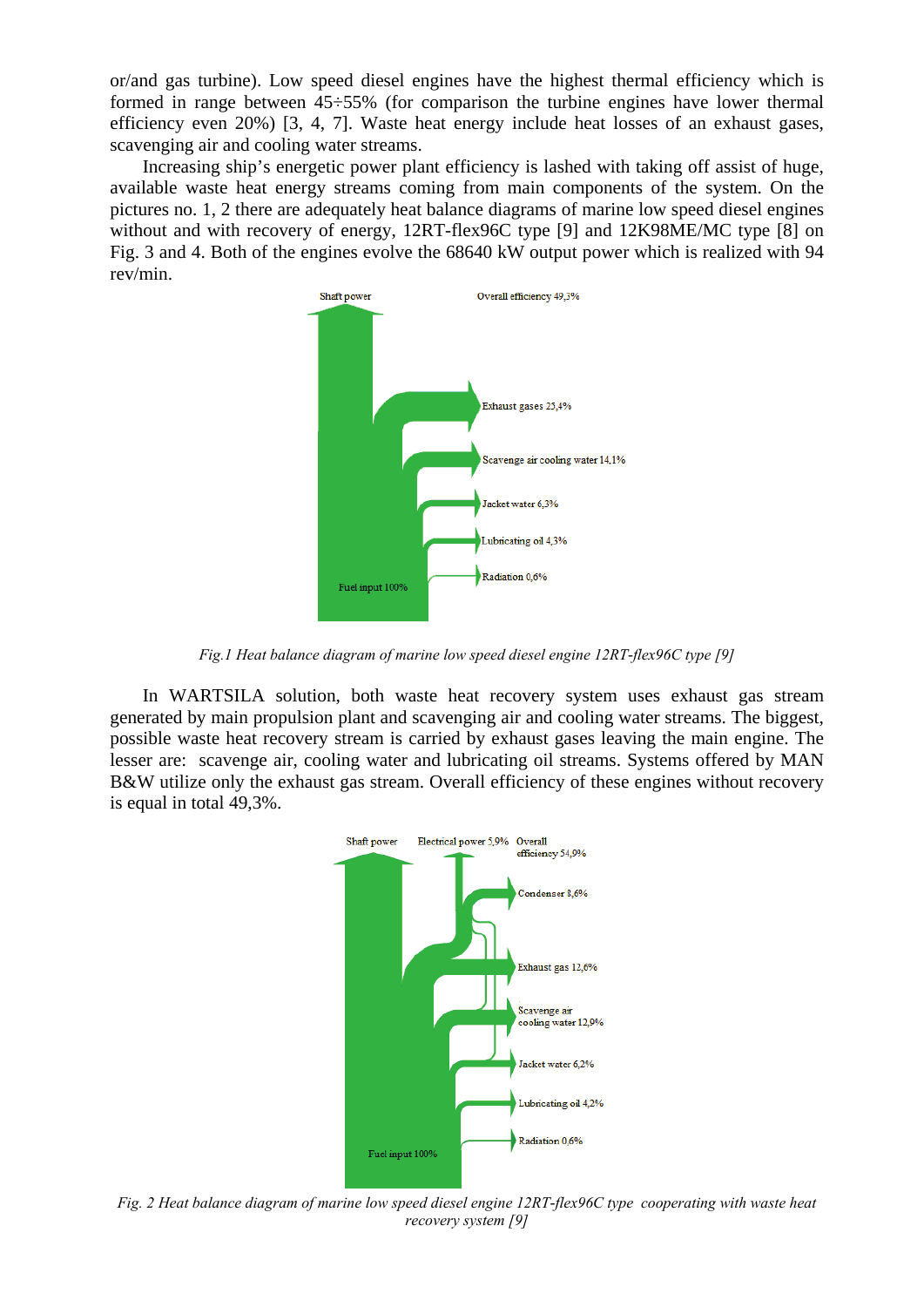

*Fig. 3 Heat balance diagram of marine low speed diesel engine 12K98ME/MC type [8]*



*Fig. 4 Heat balance diagram of marine low speed diesel engine 12K98ME/MC type cooperating with waste heat recovery system [8]*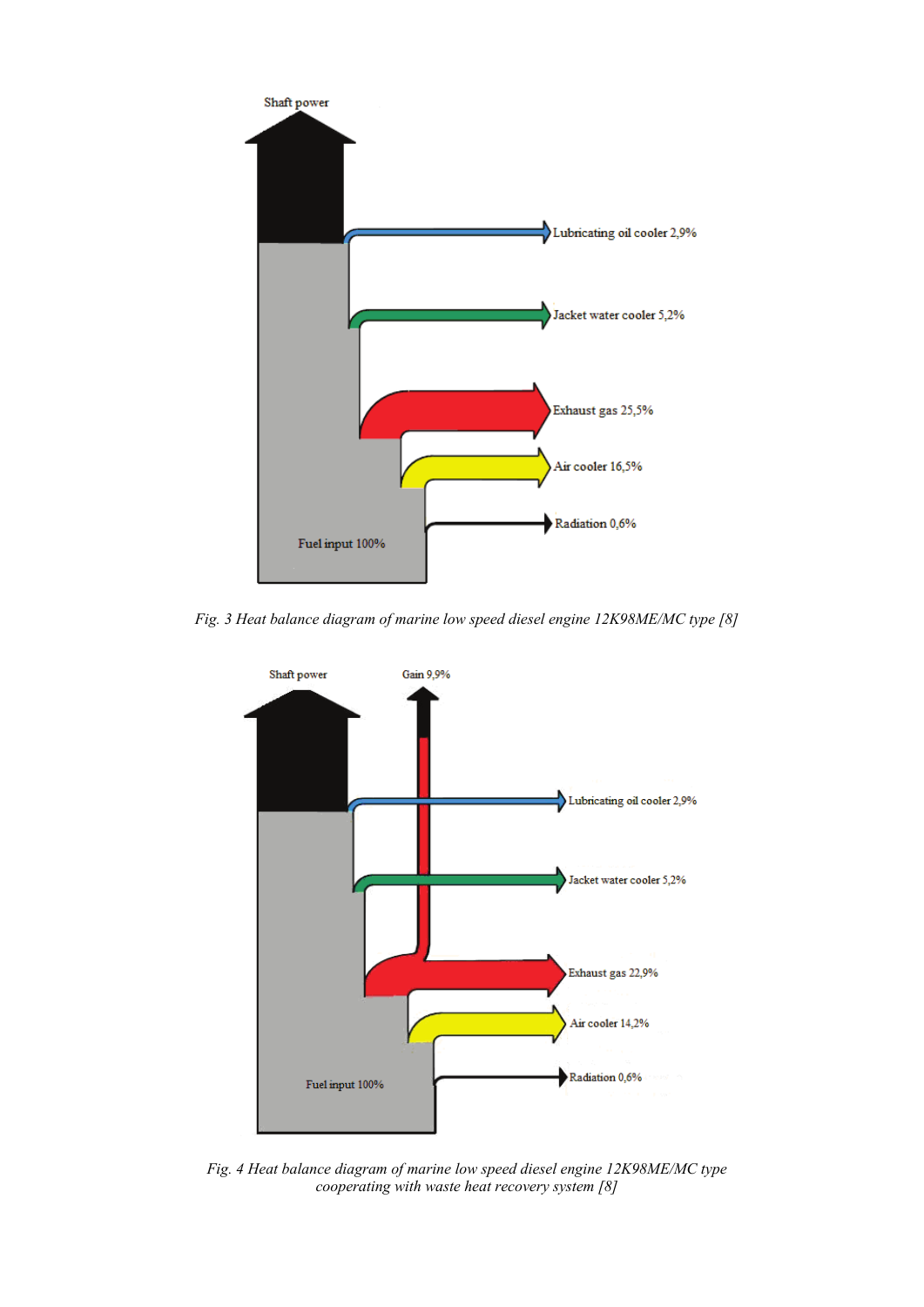#### **3. Waste heat recovery systems**

There are a lot of waste heat recovery systems with exhaust and steam turbines [7, 8, 9]. They are representing various energetic efficiency.

 In this study, the standard, referencing solution of waste heat recovery system is system with exhaust power gas turbine, working according to the scheme shown on Fig. 8. The basic waste heat recovery system consists of a main engine with high efficiency turbochargers, exhaust power gas turbine via reduction gear and clutch driven AC generator. The energy of exhaust gases, leaving the main engine, is partly recovered in a turbochargers to compress, charge air or supply the exhaust power gas turbine driving the generator. About 10% of exhaust gas leaving the main engine is used to drive the generator [8]. The exhaust gases are being carried off through the cumulative manifold to the funnel in which there dampers installed and then to the atmosphere.

 This solution is an alternative source of producing an electric power and now it is being introduced to the new building ships.



*Fig. 5 Waste heat recovery system with exhaust power gas turbine [8]*

 Engine working waste heat recovery system (Fig. 8) is equipped with an air waste gate, stifle valve aim at keeping the normal cylinder pressure without the other restrictions at the very low intake air temperatures. At present, the propulsion plant cooperating with waste heat recovery systems can work at the intake air temperatures maintaining at the level of –5 to 35 centigrade. After exceeding the maximal pressure in a cylinder, the flow rate of exhaust gases feeding the exhaust power gas turbine, turbine and generator rotor speed would increase. It will cause the generator load disturbance.

 Adopting the main engine to work at lower intake air temperatures involves the costs of fuel oil consumption, however the rate of recovered energy compensates this disadvantage.

Exhaust power turbine is working in the range  $55\div 100\%$  of main engine load. Exhaust gas outflow is controlled by orifice on the outlet of the exhaust gas receiver, keeping the constant value of exhaust gas flow rate feeding the power turbine. In this way, the constant turbine load rate is being kept. With the main engine output lower than 55%, the exhaust gases feeding the turbine are being cut off. The air flow which is given by turbochargers is too low to generate properly large exhaust gas flow rate to ensure stabilized turbine load rate. Expand stage and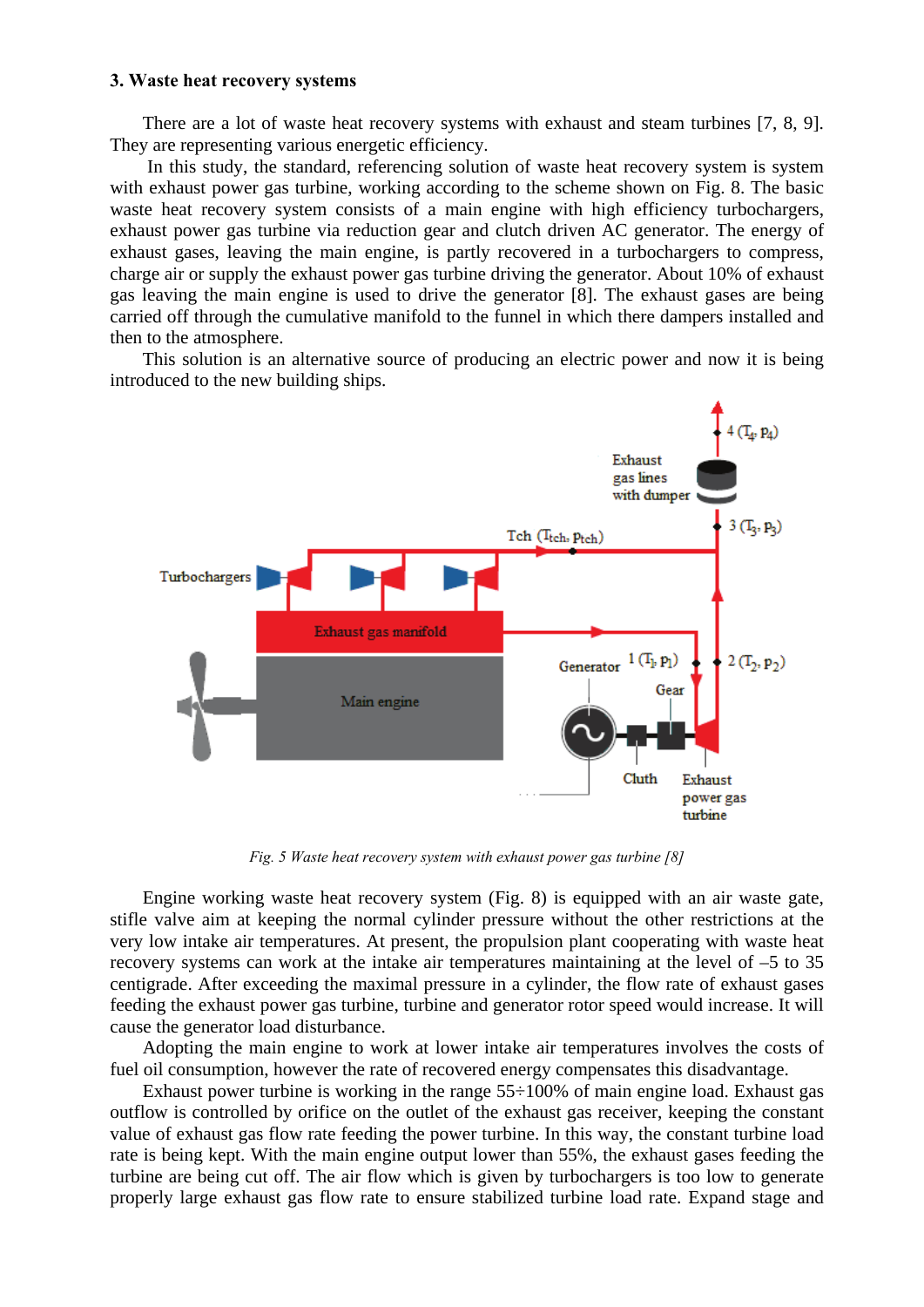exhaust gas flow rate value are compared with suitable turbochargers parameters. Turbine outlet exhaust gases temperature is close to the temperature after the turbocharger.

 Basic waste heat recovery system (Fig. 5) is often compared to the system with the exhaust gas boiler and steam turbine driving the generator. These systems are different in respect to the configuration and outputs. On the picture 6 there is waste heat recovery system with steam turbine feeding the steam from exhaust gas boiler [9].



*Fig. 6 Waste heat recovery system with an exhaust gas boiler and steam turbine [9]*

 On the Fig. 7 there is waste heat recovery system with an exhaust gas boiler exhaust power gas turbine and shaft generator. This system consists of main engine, turbochargers, exhaust gas turbine mechanically connected with the generator, exhaust gas boiler, shaft generator and self-contained auxiliary engines feeding the common board grid Described system differs from above one in relation to waste heat energy division between turbines.

Main exhaust gas energy stream: carrying by exhaust gases, after energy conversion in turbochargers is divided in two: exhaust gas stream heating the exhaust gas boiler and exhaust gas stream feeding the power turbine. During main engine working one part of exhaust energy stream is used to produce heating steam in exhaust gas boiler. Second part of this exhaust gas stream is converted by power turbine set mechanically connected with the generator to electric energy for the board grid. Controlling of the exhaust gas amount feeding the power turbine is realized in relation of main engine load through an orifice. About 10% of exhaust gases energy are used in this waste heat recovery system in power turbine.

Exhaust gases leaving the exhaust power gas turbine are guided to exhaust gas boiler too.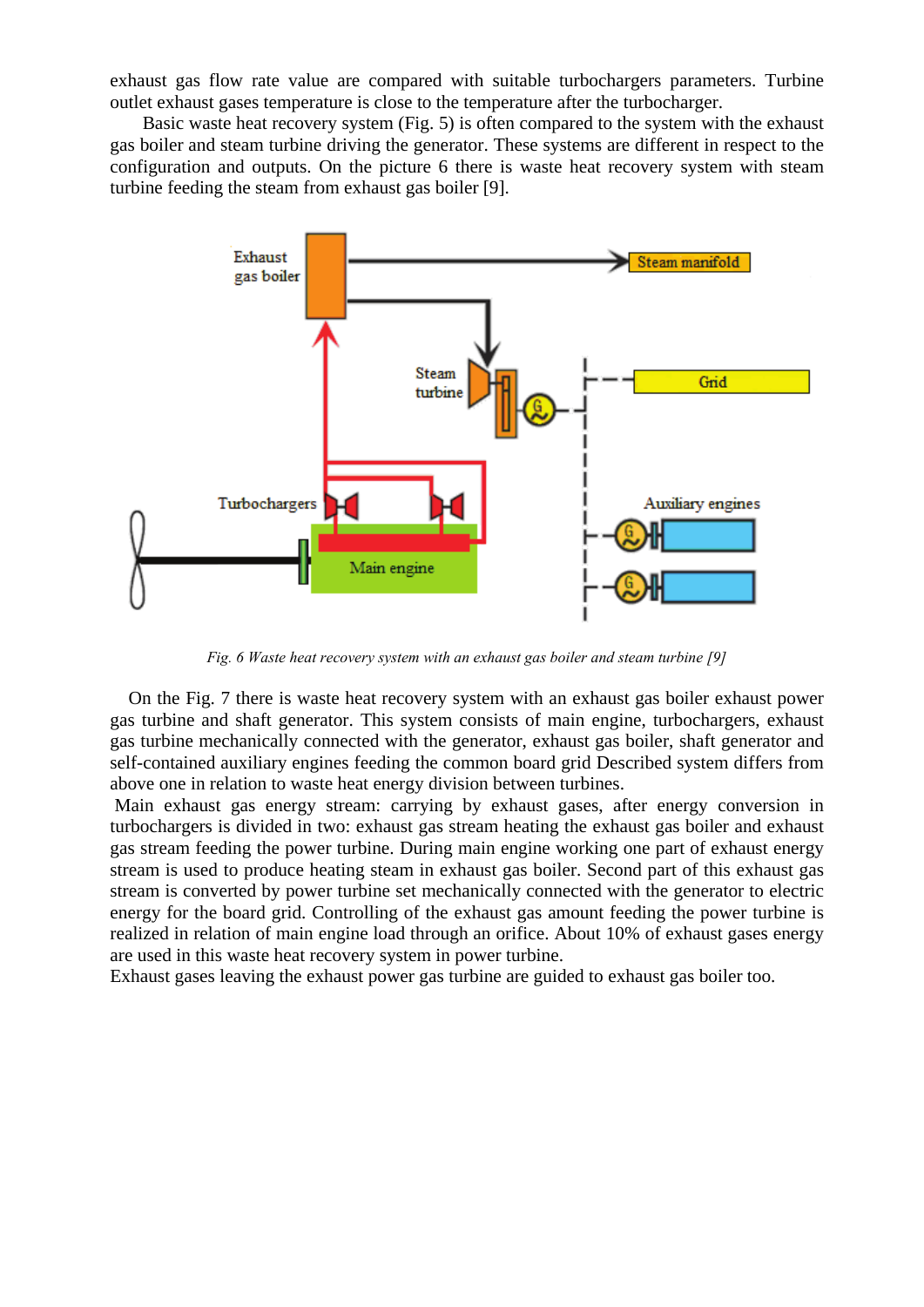

*Fig. 7 Waste heat recovery system with an exhaust gas boiler, power turbine and shaft generator [8]*

 The efficiency of whole system is increased by a shaft generator application. This generator can work in a two variants. It can taking off the energy to the board grid or taking in assist the main propulsion plant. Engine running variant can be used for reduce fuel oil consumption amount with the reduced main engine output. The second variant is electric energy production for ship requirements, while the waste heat recovery system is stopped.

 Beyond supplying the electric power, this system, allows to save the fuel oil (even to 5% per year) and essentially reduces the emission of toxic combustion substances.

 Advanced waste heat recovery system, shown on Fig. 8 consists of an exhaust gas boiler, steam turbine, exhaust power turbine, synchronous generator driven by these turbines and shaft generator working for the board grid. Exhaust power gas turbine impeller connected with steam turbine impeller via power transferring system (reduction gear and clutch) drives the AC generator. Steam turbine is fed by superheated steam from the exhaust gas boiler. Shaft generator application increases whole efficiency of the system. This solution has been used for a first time on m/v Gudrun Maersk containership [9].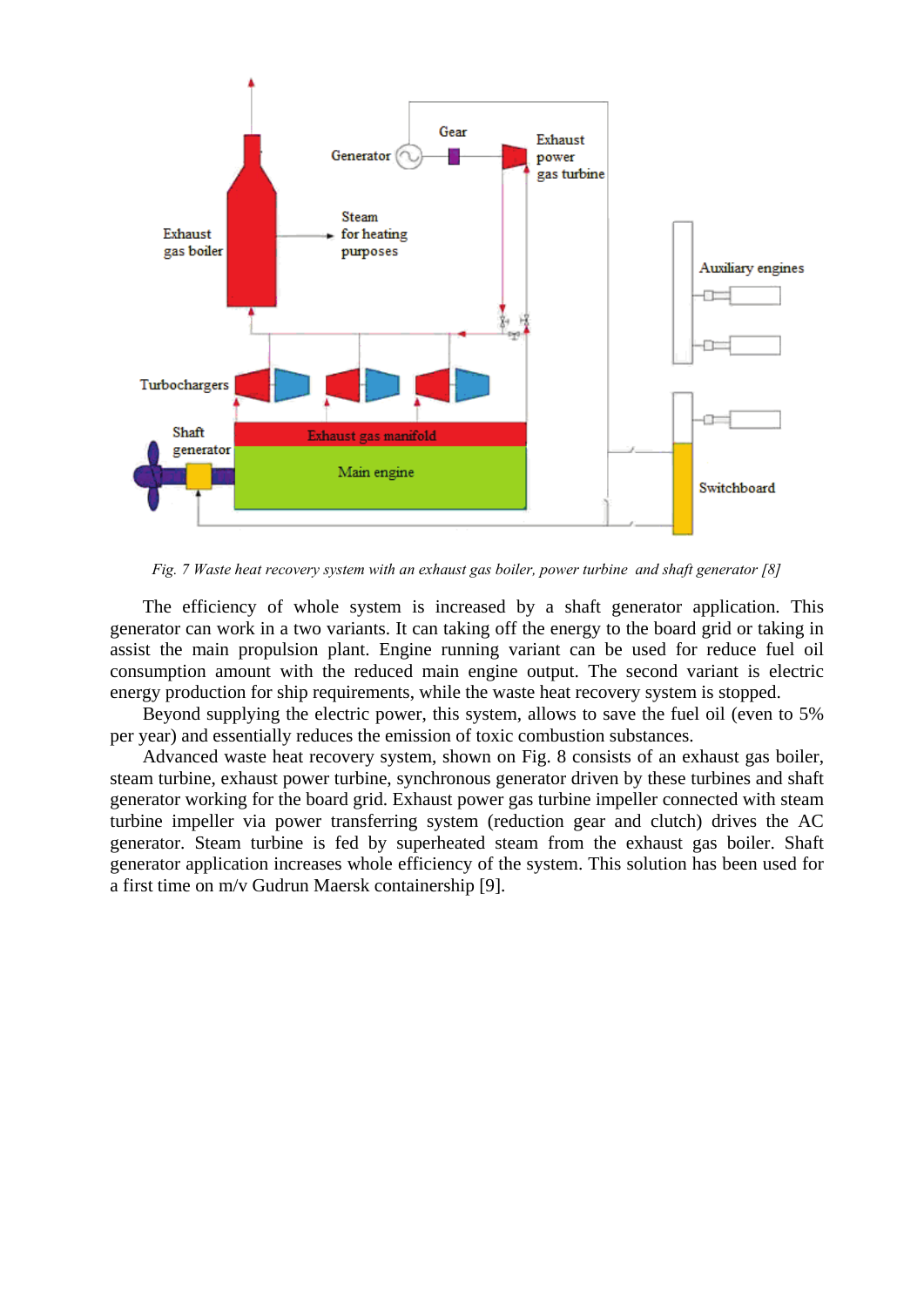

*Fig. 8 Advanced waste heat recovery system with an exhaust power turbine, steam turbine and shaft generator [9]*

Combined system application with en exhaust and steam turbine considerably increases its efficiency and reliability. Due to increase of an electric energy production at main engine loads above 50%, system efficiency grows even to 10% (see Fig. 9).

One possibility to improve the efficiency of the recovery of more heat without increasing the heat exchange surfaces can be applied fluidized bed exhaust boiler [1].

#### **4. Chosen aspects of turbine application advisability in waste heat recovery systems**

 Economical efficiency of examined waste heat recovery systems with exhaust and steam turbines can be measure of its quality solution assessment [6]. Its final measurement will always be derivative brief fore designs accepted for the specific ship, conditions of her operating and stabilized technical – economical criterion. In this study, it was restricted to some aspects of turbine applications in waste heat recovery systems [5, 6].

 Profitability of use and operate turbine in waste heat recovery system is conditioned by vessel state operating (sailing speed and the power involved by the main propulsion plant)and the time of being in its, which determines the quantity of energy possible to utilize. Modern waste heat recovery systems, with gas and steam turbines or their combination, are different due to their configuration, machines property and working parameters.

 With increasing the exhaust power gas turbine output, disposal waste heat recovery streams increases in waste heat recovery system. The power turbine output increases and as a consequence the amount of the saved fuel combusted by propulsion plant increases too [9]. On Fig. 9 there are example ranges of possible output values reached by exhaust power gas turbine in relation to main engine output type 12K98ME/MC manufactured by MAN B&W [8].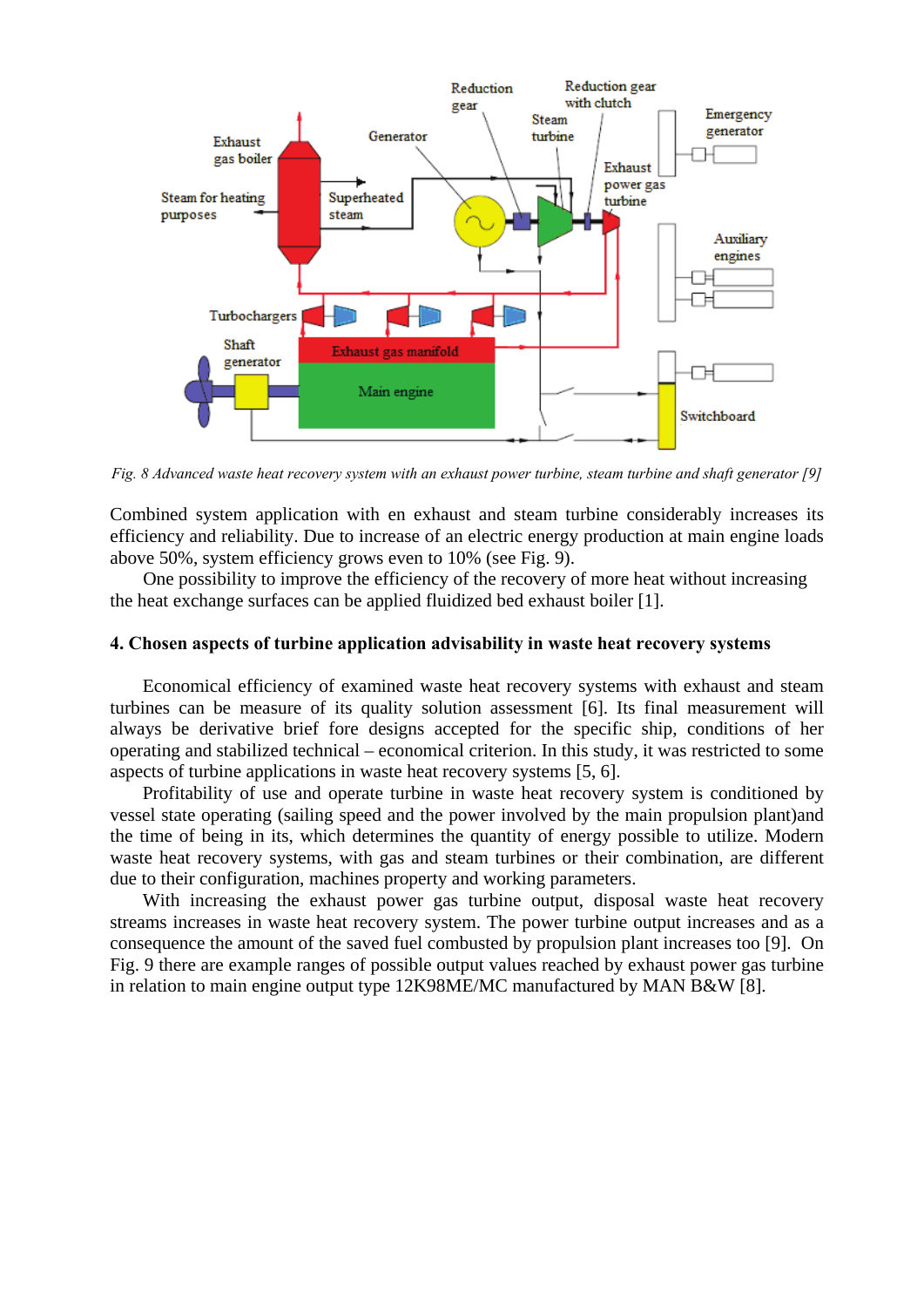

*Fig. 9 Exhaust power gas turbine output waste heat recovery system in relation to main engine power [8]*

With the main engine power 41130 kW exhaust power gas turbine working in TCS – PTG system evolves repayable power 2260 kW.

As a result of extracting specified outputs, there are fuel oil savings shown for the same engine on Fig. 10 in relation to exhaust power gas turbine output and main engine operating hours [8].



*Fig. 10 Prediction fuel oil savings obtained as a result of waste heat recovery application in relation to exhaust turbine output [8]*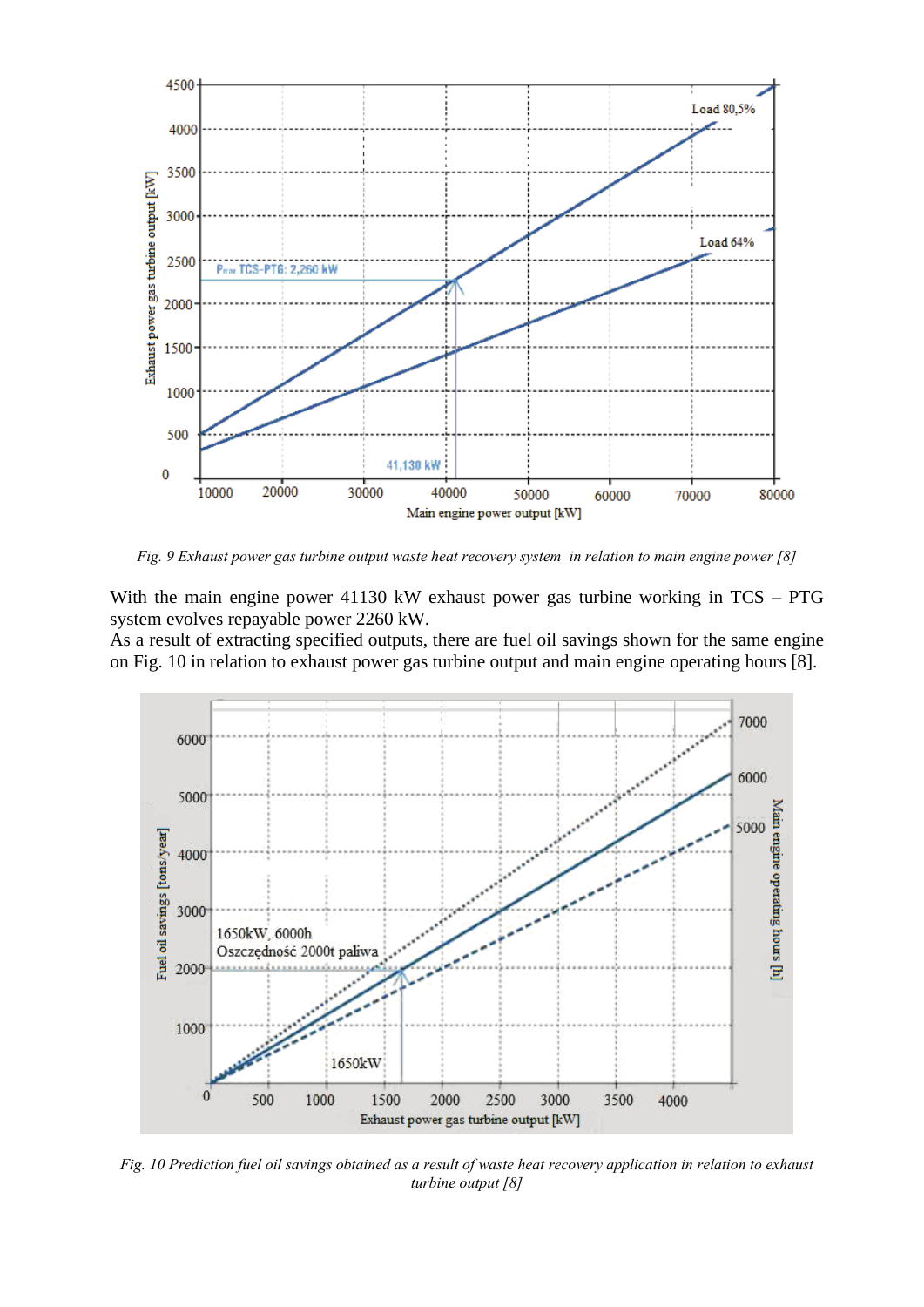In a case of waste heat recovery system with exhaust power gas turbine output 1650 kW, after 6000 working hours, the 2000 tons of fuel oil can be saved in a year. Such rational advantage coming from waste heat recovery system application can be gained in case of huge main propulsion plants, here exceeding 40000 kW [8].

#### **5. Thermodynamic analysis of examined waste heat recovery system**

Exhaust gases ability was analyzed to conversion part of the waste to effective electric energy with intermediate aspect reciprocating energy generated by power turbine. On the Fig. 5 there is basic waste heat recovery system with alluvial points enable the thermodynamic identification. Inlet exhaust gas parameters marked as 1, outlet parameters as 2.

 Large flow rate and exhaust gases temperatures relatively keeping at the same level ensure working stability of power turbine and constant internal efficiency close to project value. On table 1 there are technical data of radial and axial power turbines applying in waste heat recovery systems manufactured by MAN B&W [8]. Expand stage turbine  $\pi_t$  is 3,3, exhaust gas temperature before turbine is  $450^{\circ}$ C.

| Radial power turbines |             |                  |                 |  |
|-----------------------|-------------|------------------|-----------------|--|
|                       | Output [kW] | Flow rate [kg/s] | Speed $[1/min]$ |  |
| (TCS-) PTG16          | 600         | 3.0              | 41,000          |  |
| (TCS-) PTG18          | 900         | 4.3              | 34,000          |  |
| (TCS-) PTG20          | 1,300       | 6.3              | 28,500          |  |
| (TCS-) PTG22          | 2.300       | 13.0             | 21,500          |  |
| Axial power turbines  |             |                  |                 |  |
| (TCS-) PTG55          | 3.400       | 19.0             | 17,000          |  |
| (TCS-) PTG66          | 4,800       | 27.0             | 14,500          |  |

*Tab. 1. Basic technical data of power turbines*

They can work in system TCS/PTG (Turbo Compound System/Power Turbine Generator) – the system taking off main engine assistance/exhaust power generator set.

 For the turbines described in table 1 the disposal enthalpy drops were calculated according to the dependence [3, 4, 6]:

$$
\Delta h_{sT} = \frac{P_e}{\dot{m}_{exh} \cdot \eta_{iT} \cdot \eta_{mT}}
$$
 (1)

and heat streams [4, 6]:

$$
\Delta \dot{Q}_t = \dot{m}_{exh} \cdot \Delta h_{st} \tag{2}
$$

The results of calculations are show in table 2. The biggest heat streams convert axial power turbines whereas disposal enthalpy drop values render that it can be even single stage turbines. Bigger disposal enthalpy drops are converted by radial power turbines, in comparison with axial they give less outputs. Higher output values gained by axial turbines are result of bigger flow rates exhaust gases conversion. Bigger turbines internal efficiencies are fostering in gaining higher axial turbine outputs, which influences on waste heat recovery system efficiency.